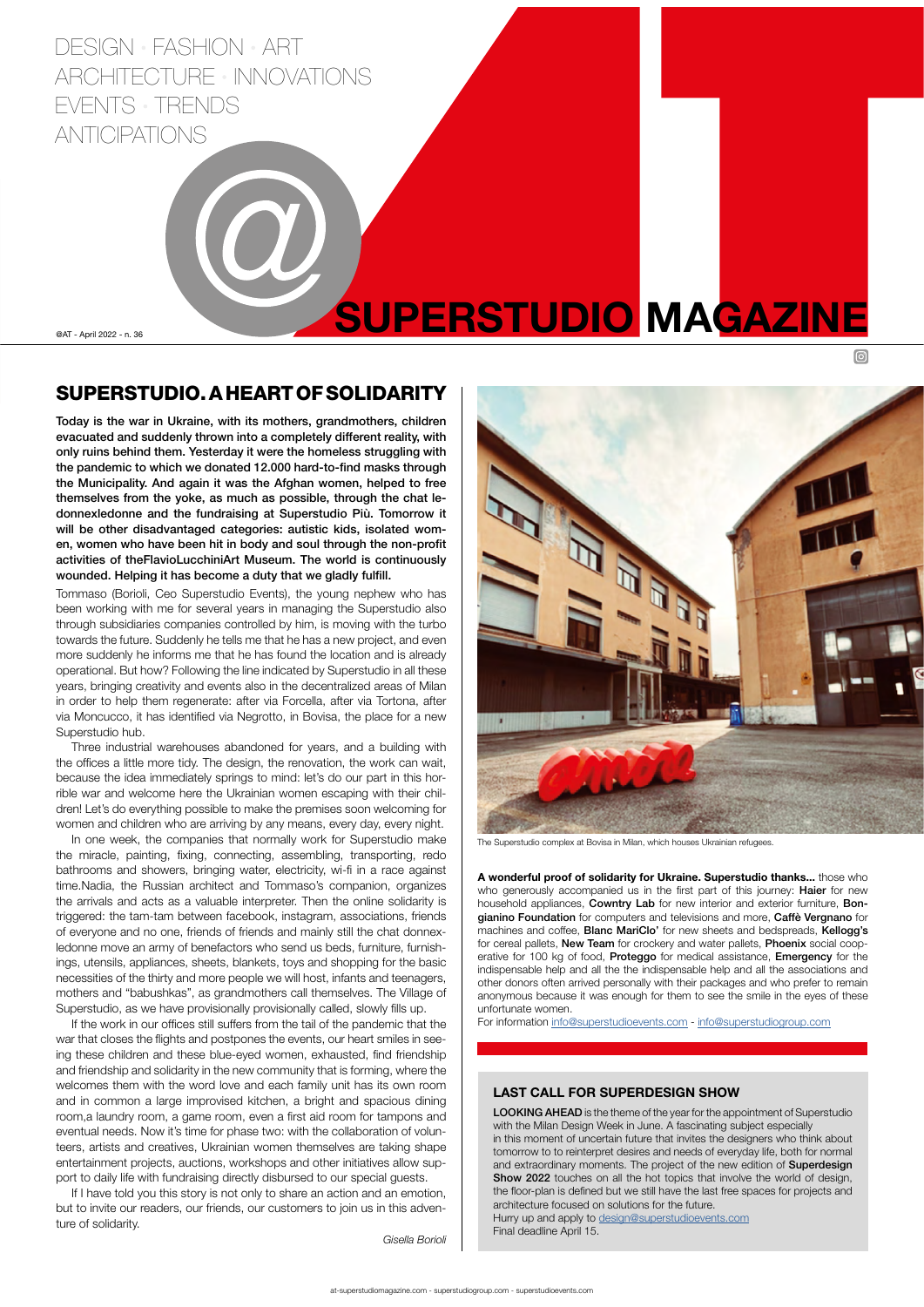## THE METAMORPHOSIS

### OF VIA TORTONA

One opening, one project. Once again, the Tortona District in Milan is looking ahead. Thanks to Luxottica and Armani.

Those who remember how via Tortona once looked, from the point where it crossed with via Bergognone where

> today's Piazza delle Culture is, until its outer ring road, understand how much its shape and functions have changed since then. It all began with Superstudio that with its two hubs, Superstudio 13 in via Forcella (opened in 1983) and Superstudio Più in via Tortona (opened in 2000), has brought back to the area design,

occupied old laboratories and factories in decay, such as the big Post Office Building (now Deloitte) and the former Ansaldo (now Base). The very multifunctional cultural center "Base" began its transformation through the intervention of Gisella Borioli, who was a member of the Strategic Council at the time. This was created by Letizia Moratti, who suggested and guided the passage to its new function of street for creativity.

the Armani Theatre, as part of his activity, is expanding his headquarters by buying the red building on the square now owned by Deloitte. There's a reasonable chance it won't be red anymore… who knows what else.

fashion, art, and communication, which have gradually ni Silos museum, and



The project of the Mudec, the Museum of Cultures, the construction of which ended in 2015, dates back to 2000. In that same year, Superstudio Più was founded in the former General Electric space with its numerous pavillons.

We are today eager to welcome soon Luxottica's large and elegant black-glassed building at the end of the Tortona District, which retains the external façade of the industry, thus ending the modernisation of the area.

Giorgio Armani, another key figure in the renewal of the area through the reconstruction of the entire avenue in front of his locations in Via Bergognone, the Arma-

Tortona is a street that deserved to become the symbol of an entire neighbourhood: the Tortona (fashion and design) District is actually a case study explored at university and an example for other cities in the world to follow. Moreover, la Scala's labs relocation to via Rubattino will then open up new possibilities.

Superstudio is pleased about it all, of course: indeed, we first envisioned the potential of this dismantled post-industrial neighbourhood and invested in it by bringing our creativity to the area, over 40 years ago.

### THE ARMCHAIR-SCULPTURES OF CARLA TOLOMEO

A unique, ingenious, sophisticated artist, Carla Tolomeo has become famous for her seductive soft sculptures. She will be at the Superdesign Show in June with new exclusive works. Carla Tolomeo does not use metal marbles or materials "cold" but soft stuffing, she obtains her colors not from paints but from precious fabrics, she creates inviting and mysterious forms where flora, fauna and other imaginative creatures penetrate the space, rising above a cushion on which it is sweet to snuggle. They are sculptures to sit on, or armchairs to use with caution as a work of art.



After thousands of exhibitions and infinite successes in galleries and museums, Tolomeo felt the desire to measure herself in the world of design, so apparently distant from herself and to

The 60<sup>th</sup> edition of the Salone del Mobile – from 7 to 12 June at Fiera Milano – was presented in a mood of renewal.

do it in her own way, by placing an exhibition of works of art in the world of design. installation of works specially created at Superstudio, during the Design Week, fascinating even if defiled: Flavio Lucchini's former atelier, today an exhibition room for his works, and, exceptionally, for the exhibition of other artists who are close to Lucchini's feelings. Such as Carla Tolomeo, so close in her search for beauty, emotion and uniqueness. Formitalia Luxury Interiors supports the exhibition celebrating 20 years of friendship and collaboration with Tolomeo.

## POST PANDEMIC HOME

#### *By Gisella Borioli*

From pre-pandemic to post-pandemic, the design has changed a lot, with a new normality replacing its previous uniqueness. From character-like furniture to cocoon homes.

If someone had asked me two years ago, "where is design going?", I would probably have answered differently. I would have mentioned a frantic, eclectic, fun, trendy, using

basic and essential furniture version of it, designed by renowned architects (like Lissoni, Jasper Morrison, for instance). Also sided by other designers who stood against the current on the edge of kitsch (think of Philip Starck's dwarfs for Kartell), antropomorphism (like the Nemo chair by Fabio Novembre for Driade), animal-like (Mooi's horse lamp, Stefano Giovannoni's monkey lamp), ironic and iconoclastic objects (Mendini's Proust chair for Cappellini) or holiday souvenirs and ethnic

design. While Ikea introduced a type of democratic design that didn't disfigure next to the elite design, the internet was rapidly approaching. Lofts became the dream of creative Italians, or assumed to be so...

Over the past twenty years, design power had become an alibi to make everyday objects with a specific purpose more desirable: this is when the architects started to sign and add value to pots (Patricia Urquiola), toothbrushes (Philip Starck), anti-rain boots (Jean Nouvel), luggage and trolleys (Marcel Wanders), and even a lift (Marco Piva).

Plastic materials made metamorphic and renamed after more intriguing names were still ruling at full blast, as new technology revealed new possibilities and a nouvelle vague of sustainability slowly crept into production.

During the pandemic, things came to a halt. It was an invaluable lesson. As a society, we were forced to consider our true values, the needs of our world, a different and a more circular economy, along with the realisation of our responsibilities. So our homes are now "cozy" again: a protective cocoon that welcomes and protects. Trends in furniture currently include more wood and

softness, more nature and recycling, more solutions and hybrid as well as changing furniture, more outdoor and simplicity. More space is accorded to new designers, niche productions, authorial craftmanship, art-design, makers, and objects about other stories. Good design is just around the corner.

With high anticipation we are looking forward to June Milan Design Week to discover new harmonies, an updated vision of the future, international horizons, in the hope that the war on course will not drop bombs on the world of production and economy as well. Indeed, it is no coincidence that the next Superdesign Show at Superstudio Più is titled LOOKING AHEAD.



The brand-new office of Luxottica in via Tortona.

Deloitte building soon Armani in Piazza delle Culture.

## SALONE DEL MOBILE TURNS 60

objects in an enjoyable mix of our global and travelling lives. Transparent plastic in our living rooms descended from the Olympus of Kartell to the products of the fast Fabio Novembre.



2021 was the annus mirabilis of the Salone. The 59th edition of the Salone represented a "restart", that the unexpected growth of 14.3% from 2019 proved", says the President of the Federlegno Arredo Claudio Ferlin.

> What about 2022? Yesterday, everyone was talking about rebirth. Over the past two years, the crisis has impacted many aspects of our lives, resulting in a major change in our lifestyle. As always, the Salone did nothing but reflect a change in times through design objects and their designers. Mayor Giuseppe Sala claims that "talking about a restart doesn't make sense any longer", and that the commitment of the Milanese to the Salone is an "act of participation in the hard-work and creativity of which the city is a landmark in Italy".

Renewal is also present in another way. If we had

to find the iconic term to explain to someone in the future the beginning of our century, we would probably choose "sustainability". The Architect Mario Cucinella, one of the protagonists of this Salone, speaks of an "overused" word, "We must learn how to take care of it, and measure it out parsimoniously as we don't have another choice. There is value in words, as well as in their meanings. What model of development is appropriate for a planet that is saying, "I am slowly burning out"? Cucinella's project Design Nature tries to answer this question at the crossroads between design and nature. It is an exhibition and an interactive show where visitors can physically experience the renewed need to return to interpersonal exchange."

The Superdesign Show 2022 at the Superstudio Più in via Tortona confirms its own event on the same days. The present and future, technology, research and sustainability. Don't miss this historical stop in the city, where there will also be an info-point with information about the Salone in Rho.



The Big Red velvet silk Pontoglio and damask Vionnet, by Carla Tolomeo

## speaking of design

Budapest Sofa, Paola Navone.





(typo), Philip Starck.



2022 Salone poster by Emiliano Ponzi.

Pisces' seat. Ph Balestra.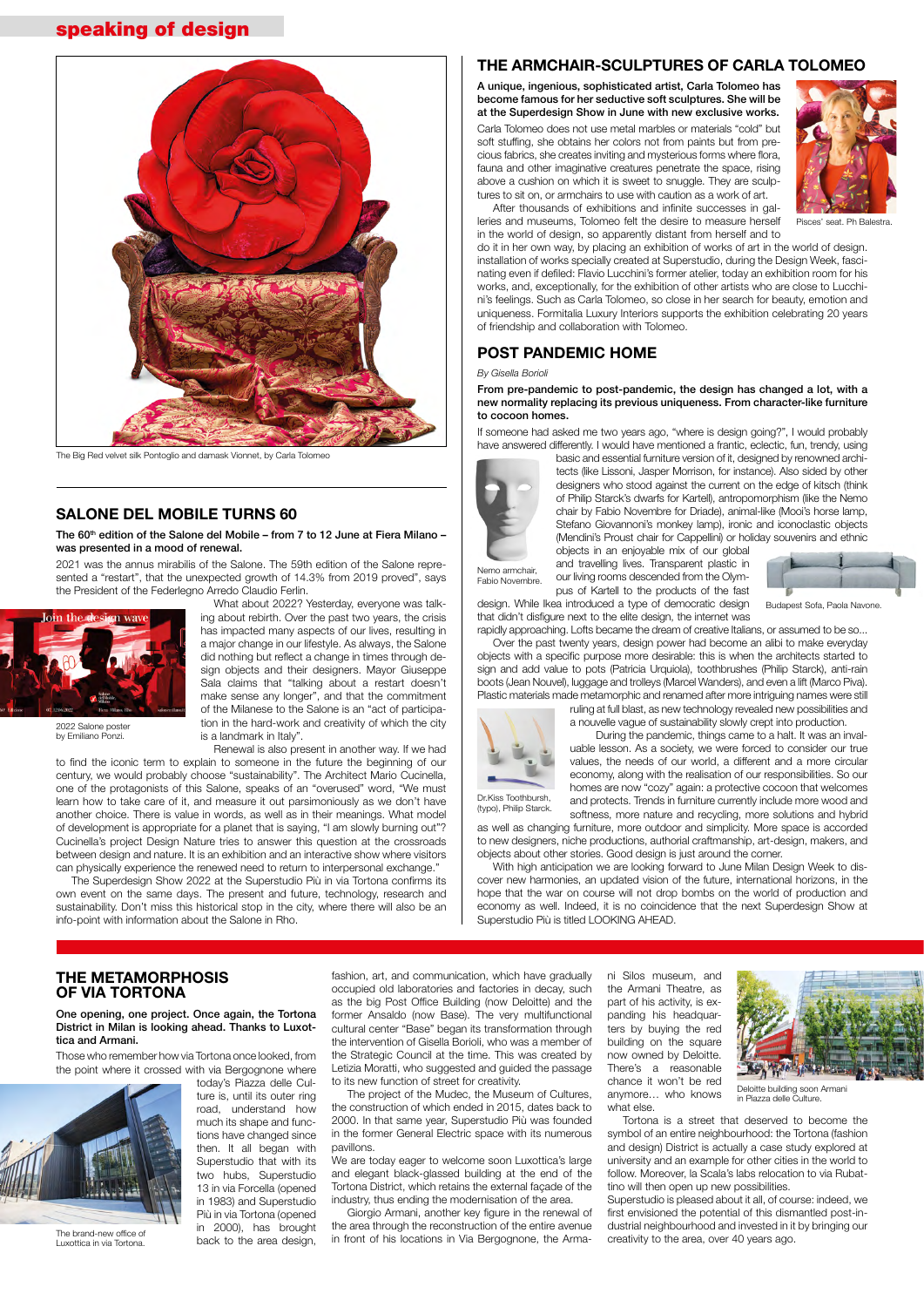## UKRAINIAN CREATIVITY

#### *By Silvia Zanni*

The terrible news about Ukraine these days keeps attention focused on a country that, despite the war, continues to demonstrate the same creativity that a group of talented Ukrainian designers demonstrated at Superstudio last year. Among them, Victoria Yakusha with her brand Faina.

Faina has recently won the Dezeen Award 2021 (the prize awarded annually to remarkable examples of architecture, design and interiors) for the category bars and restaurants and was chosen as the best emerging design studio of the year. The



collection exhibited during the Superdesgin Show 2018 was conceived in 2014 as an artistic consideration on the Ukraine Revolution (that same year the pro-Kremlin President Viktor Janukovyč was removed from office) to restore dignity to the nation.

The style of the brand is unmistakable: the objects combine curvy and primordial shapes with a minimal and contemporary design, looking anciently modern. Dezeen has awarded the restaurant Istetyka in the historical centre of Kiev, for which the studio has designed more than the aesthetics of the place, completely inventing the image of the brand together with a true food philosophy.

Four years have passed since the 2018 Superdesign Show, and Faina has continued to stay true to itself and its style: the ancient and primitive shapes of culture and nature

are conveyed through the choice of local materials (willow, clay, felt, linen and wood) that allows for knotted and rough surfaces that give objects a sense of the "unfinished", both natural and ancestral.

why traditional trucks reach heights of no less than 2 meters, but Volta Zero uses batteries located below the work environment, allowing the driver to access at ground level. It also features a pleasant design with low lighting, comfortable interiors, and air conditioning without direct jets, but with gradual heat diffusion through the cabin.

Faina retrieves the fascinating craftmanship of local masters and workshops, answering the call to equal, simple and sustainable design. "We did hear eternity and the voice of Mother Earth, and we chose materials. We didn't search for shapes, yet we remembered them as if we had already known them" says the designer Viktoria Yakusha, who studies cultures from the fifth to the third millennium BC. Thanks to this analysis, she has restored the sacredness and magic of objects, conveying them in her armchair "Domna", that takes its cue from the curvy lines of a ceramic artifact from the Cucuteni-Trypillia culture, that archaeologists compared to the original feminine form of the divine mother.

In less than a month, the 11<sup>th</sup> edition of MIA Fair, Italy's most important art photography fair in Italy, will take place. Born in 2011 from an idea of Fabio Castelli, at first at Superstudio Più and now, for the second year in a row, moved to Superstudio Maxi, is waiting for you from April  $27<sup>th</sup>$  to May 1st with galleries and top photographers, but also with the young protagonists of of the MIA Awards, which are an unmissable moment. Here is a glimpse.

- PREVIEW: MIA FAIR presented Upside Down at Bocconi Gallery Art Gallery Milan: about thirty photographs portraying Italy's lockdown through the lens of photographer Danilo Mauro Malatesta, who captured in surreal images unreal images of Rome during the beginning of 2020, giving "a contemporary metaphysical representation (...) made of silences, suspended atmospheres and plastic iconography, the expectation of the occurrence of an event from one second to another" in the words of Viviana Serdoz, the curator of the exhibition.

Based in Kiev, a second studio is in Brussells, and a brand-new design gallery in Antwerp has recently opened.

#### the first truck as beautiful as a design object

On display at Superstudio is the latest Volta Truck from Carl Magnus-Norden's Swedish Company. Volta Zero is an electric carbon-neutral truck. Its mantras? Security and design.



Trucks account for less than 4% of traffic in London, but they are involved in 70% of fatal car accidents. Carl-Magnus Norden, with no background in automotive, had a vision of a truck whose strength was security in urban centers, one which could provide a 220 degree panoramic view with lateral cameras. Interestingly, Volta Zero is a private truck with a green twist: no blind spots due to the removal of the cumbersome diesel engine, which is

> Finally, the first edition of Irinox Save The Food, dedicated to the theme of food and its declinations, curated by Claudio Composti, independent curator and Art director of mc2gallery. Malena Mazza, one of the winners of the award with the work Convivio, will join part of the Irinox Art Collection.

In 2023, the first 5000 trucks are expected to be on the roads of London, Paris, Madrid, Rein-Ruhr, and, from 2024, in the United States.

Vijtoria Yakusha's armachair for Faina.



Detail of the MIA Artfair 2022 poster.

## MIA. THE MOST PRESTIGIOUS IMAGE FAIR

To get ready for the event you can also discover on the MIA Fair website a selection of the photographs exhibited at the fair through Art Wall, a virtual wall that allows to look at the works of this edition in a special setting designed by Colombo Experience.

- MEETINGS: Many are the meetings and appointments scheduled: the unmissable Collezione for two! with journalist Sabrina Donadel interviewing couples of collectors connected by love and common passion for photography.

- AWARDS: Another exciting chapter is the Awards section, which every year enriches the event. Among these are the works of the winners of the third edition of the New Post Photography Award, curated by Gigliola Foschi, selected as an example of contemporary trends in photography and its changes.

MIA Fair - Superstudio Maxi, via Moncucco 35, April 27/May 1. [www.miafair.it](http://www.miafair.it)

## THE NEW AMICA MAGAZINE.

#### TODAY AS YESTERDAY?

Amica Magazine has been renewed and recalls in an editorial the glorious debut of the prestigious magazine, today directed by Danda Santini, to whom the new edition seems to be inspired. It is necessary to remember the trio of pioneers who gave life to the magazine 60! years ago, but one has remained in the pen or in the computer. Let's make up for it here.

After the years under the direction of the legendary editor Paolo Pietroni, Amica has often changed its skin: perio-



dicity (from weekly to monthly), directors, art directors, style, contents, but it has always remained a magazine that pays attention to the independent and evolved protagonists of Italian society. A recipe that was in its initial DNA, since 1962, when it was born, of course, with the name suggested by the great writer-journalist by the great writer-journalist Dino Buzzati and the direction



of Enrico Gramigna, but with the strong and innovative project, totally in contrast with the popular and " calm" image of women's magazines of that time, of Flavio Lucchini. The young graphic designer from Mantova who had just arrived in Milan, where he had already created Fantasia for De Agostini and who would revolutionize the publishing industry and the language of fashion magazines, designing all the cult magazines from the 60s to the 90s, including, after Amica, Vogue, L'Uomo Vogue, Lei, Donna, Mondo Uomo, Moda and other publications. After the conclusion of his editorial career he continued to be involved in fashion with his Superstudio hubs in Milan and with a long activity as an artist, today visible in the new fashion-art museum FLAVIOLUCCHIART. For the fiftieth anniversary of Amica, the then editor-in-chief Cristina Lucchini (no relation, just a namesake) published a special edition that recalled its evolution, and had a sculpture made by Lucchini in a plastic material that reproduced exactly the look of the original artwork made for the cover of the limited edition version reserved for a selection of fashion and art stars.



## ... and photography

April 2022 Amica's Editorial.

Amica, limited edition, 2012. Sculpture-like cover by Flavio Lucchini.